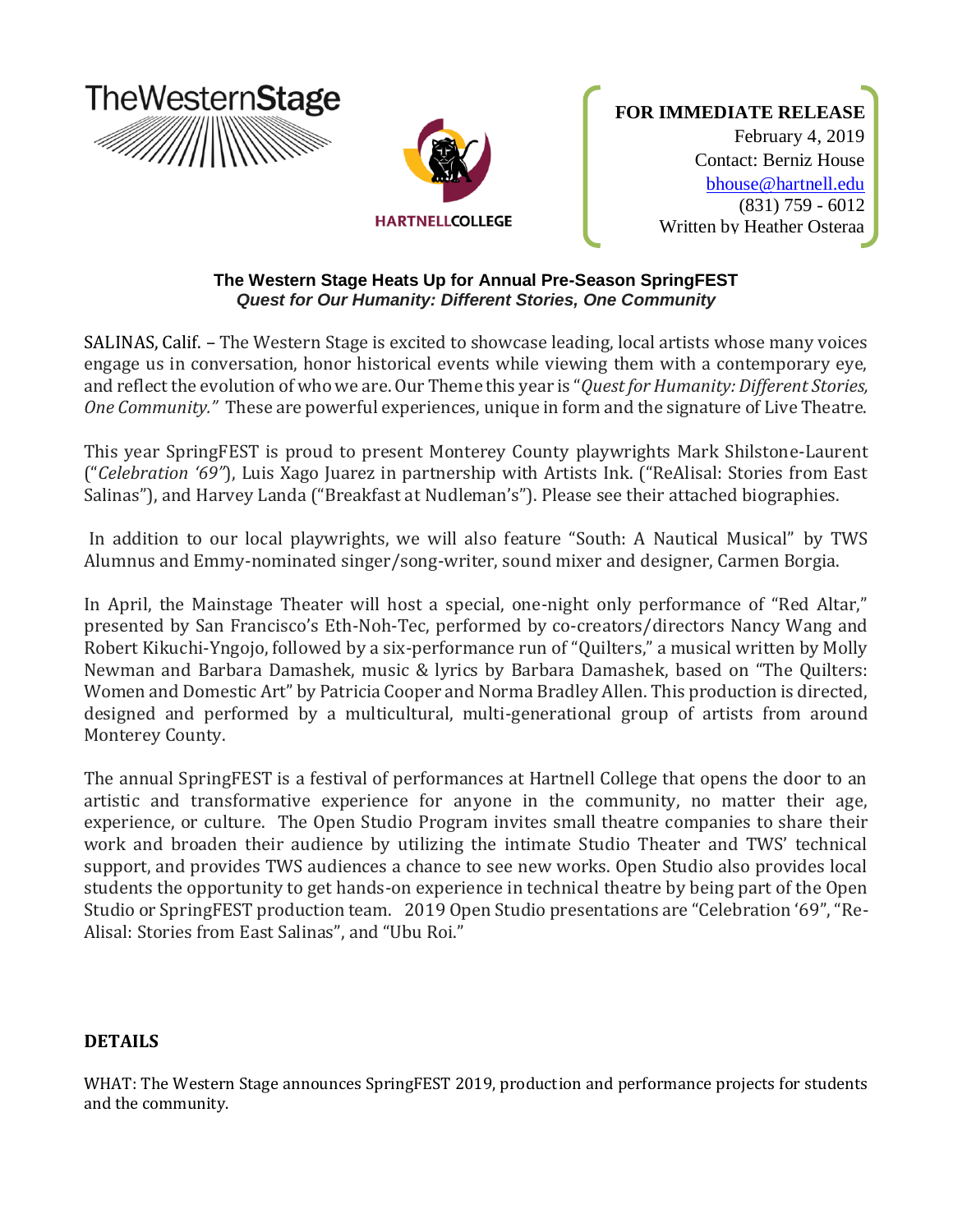WHEN: Weekends in February – April, 2019

WHERE: Hartnell College Performing Arts Center, Building K, 411 Central Ave., Salinas, CA 93901.

TICKETS AND INFO: Most SpringFEST performances are FREE with donations appreciated. Admission for "Red Altar:" \$20 adults, \$15 military/senior/student. Admission for "Quilters:" \$10 general seating, (\$2 for local school groups attending matinee. Reserve in advance: 831-755-6929).

### **SpringFEST 2019 Line-up**

**CELEBRATION '69** Conceived and presented by Mark Shilstone-Laurent

2019 marks the Golden Anniversary of 1969, the single most amazing year of the 20th Century. "Celebration '69" is a multimedia presentation that tries to capture the essence of that crazy year through a combination of images from the times, a live band playing music released in 1969, and colorful narration. "Celebration '69" focuses on six iconic events from 1969: Nixon becomes president, man walks on the moon, Charles Manson masterminds a series of gruesome murders, The Woodstock Music Festival plays to half a million blissful hipsters, The Beatles record Abbey Road, their final album, and the peace and love sixties die a miserable death at a Rolling Stones concert outside the Altamont Speedway in northern California.

PERFORMS: February 8th and 9th (7:30pm in the Studio Theater). FREE

### **Ubu Roi** Written by Alfred Jarry

Hartnell Theatre & Cinema students will be presenting spotlight performances of scenes from their fall, all-student production of "Ubu Roi," Alfred Jarry's 1869 absurdist adaptation of Shakespeare's "Macbeth." Hartnell's "Ubu" was submitted to the Kennedy Center American College Theatre Festival (KCACTF). KCACTR is a network of more than 600 academic institutions throughout the U.S., where theatre departments and student artists showcase their work and receive outside assessment by KCACTF respondents.

The evening will also feature spotlight performances from students who participated in the KCACTF Irene Ryan Acting Scholarship Contest, and presentations by Directing and Stage Management Fellowships. Come support our student theatre scholars. PERFORMS: February 23rd (7:30pm) and 24th (2:00pm) in the StudioTheater.

FREE - donations collected at the door will go to the Hartnell Theatre and Cinema Team.

#### **TWS' LegacyPlayers**

"Ya either got it, or ya ain't. And boys they got it!" The LegacyPlayers are twelve of TWS' most experienced actors who gather once a week to work on new works by local playwrights or scripted plays that tickle their fancy, proving that acting is a lifelong pursuit. The material they present changes, but their performances do not. Always full of laughs and sometimes tears, their staged readings are not to be missed.

PERFORMS: March 2nd and 3rd (2:00pm) in the Studio Theater. FREE

**ReAlisal: Stories from East Salinas** Written by Luis Xago Juarez

Full of history and stories of the Alisal Community, Baktun12 and Artists Ink. have come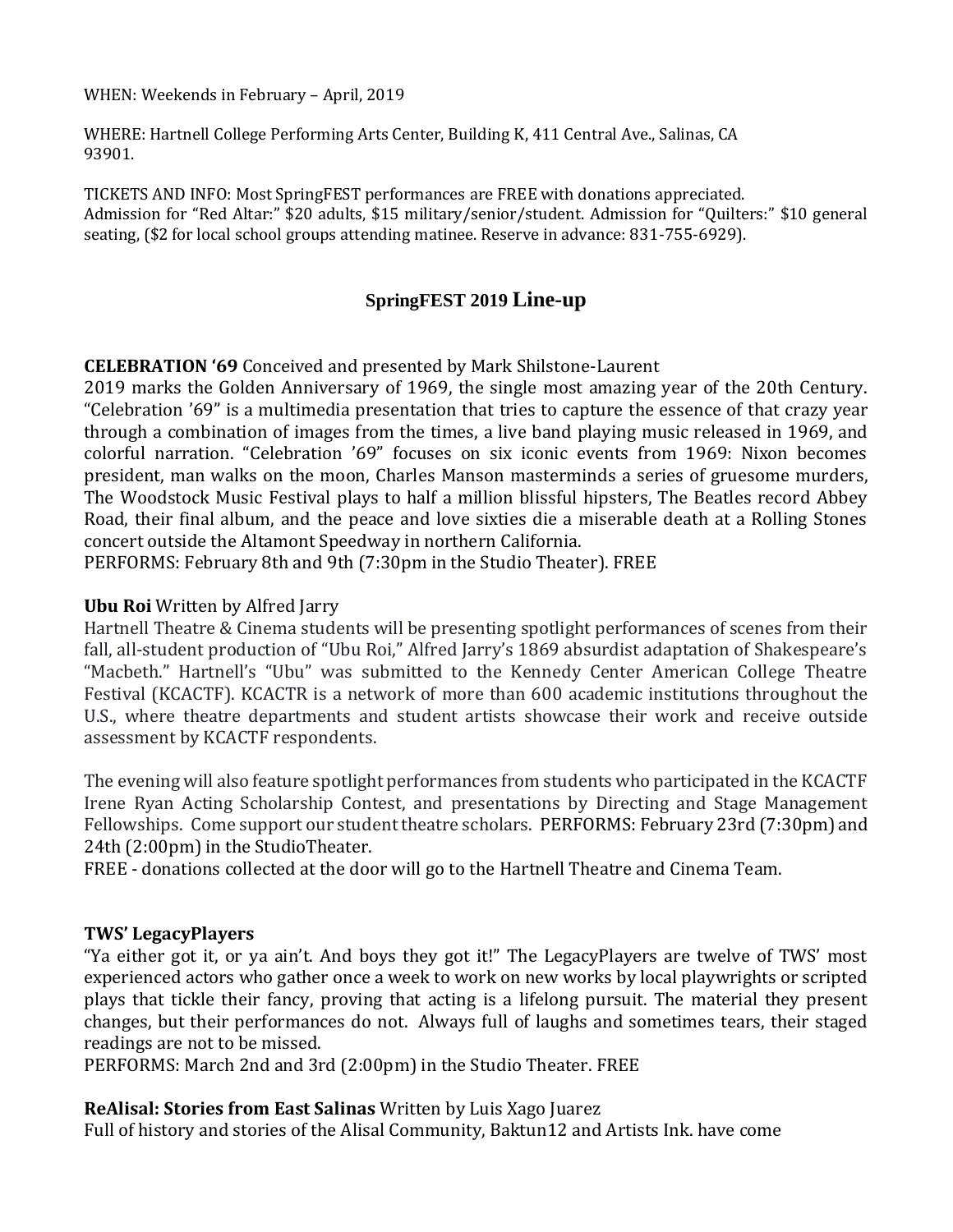together to produce "ReAlisal: Stories from East Salinas," a production that tells about the unsung heroes of our community that have made and continue to make an everlasting impact, while breaking down the history and stigmas commonly placed on the Eastside. PERFORMS: March 9th (7:30pm) and 10th (2:00pm) in the Studio Theater. \$5 Donation supports Artists Ink. & Baktun 12.

# **SOUTH: A Nautical Musical** Written by Carmen Borgia

A wandering sailor named Ed Wheeler searches for his long-lost mother who vanished, leaving him only a locket as a tantalizing clue to her identity and possible whereabouts. "South" is a theatrical musical commissioned by Dixon Place in New York City and written by TWS alumnus and Emmynominated Carmen Borgia, who is now a singer/songwriter, sound mixer, and film sound designer residing in NYC. Carmen will travel to TWS to be in residence for some of the rehearsal period and performances, and will offer a ukulele workshop while he's here...Stay tuned! PERFORMS: April 6th (7:30pm) and 7th (2:00pm) in the Studio Theater. FREE

# **Breakfast at Nudleman's** Written by Harvey Landa

TWS's resident playwright, Harvey Landa, presents "Breakfast at Nudleman's," a kooky story of a young woman and older man whose paths are tied with one another in more than one way. PERFORMS: April 13th (7:30pm) and 14th (2:00pm) in the Studio Theater. FREE

**Red Altar** - a special, one-night only presentation by San Francisco's Eth-Noh-Tec performed by codirectors Nancy Wang and Robert Kikuchi-Yngojo

"The Red Altar" is a multimedia performance about six teenagers who crossed the ocean from China, crashed in the Monterey Bay of California, and began the fishing industry in 1850. In the face of anti-Chinese legislation, media propaganda with racist

caricatures, and outright violence, they persevered with courage and ingenuity in an effort to lay down roots in their volatile new home. Seven generations later, their story is finally being told. A day-of workshop, "ImmiGratitude®", of personal and historic reflection, journaling and art making will celebrate the roots of our people's immigration will be offered. PERFORMS: April 20th (7:30pm) on the Mainstage. \$20 adults, \$15 military/senior/student. Discount for groups of 20 or more - call TWS box office.

<http://www.ethnohtec.org/>

**Quilters** written by Molly Newman and Barbara Damashek, Music and Lyrics by Barbara Damashek, based on "The Quilters: Women and Domestic Art" by Patricia Cooper and Norma Bradley Allen.

A musical about the lives of women who settled America. Presented in a series of short tales and tableaus matched with musical numbers, "Quilters" is a celebration of women told through their quilts.

PERFORMS: April 26th (7:30pm) and April 27th, 28th (2:00pm & 6:00pm) on the Mainstage. \$10 general seating.

Special Matinee performances for local school groups (\$2), March 21st –22nd (10:30AM). Call TWS Outreach Coordinator: 831-755-6929. Presented with special arrangement with THE DRAMATIC PUBLISHING COMPANY OF Woodstock, Illinois. Sponsored by the Sally Hughes Church Foundation.

## **Artist Bios**

**Mark Shilstone-Laurent** ("Celebration '69") has been acting, directing, and producing on the Central Coast since 1981. But he is also a musician, playing various venues on the Monterey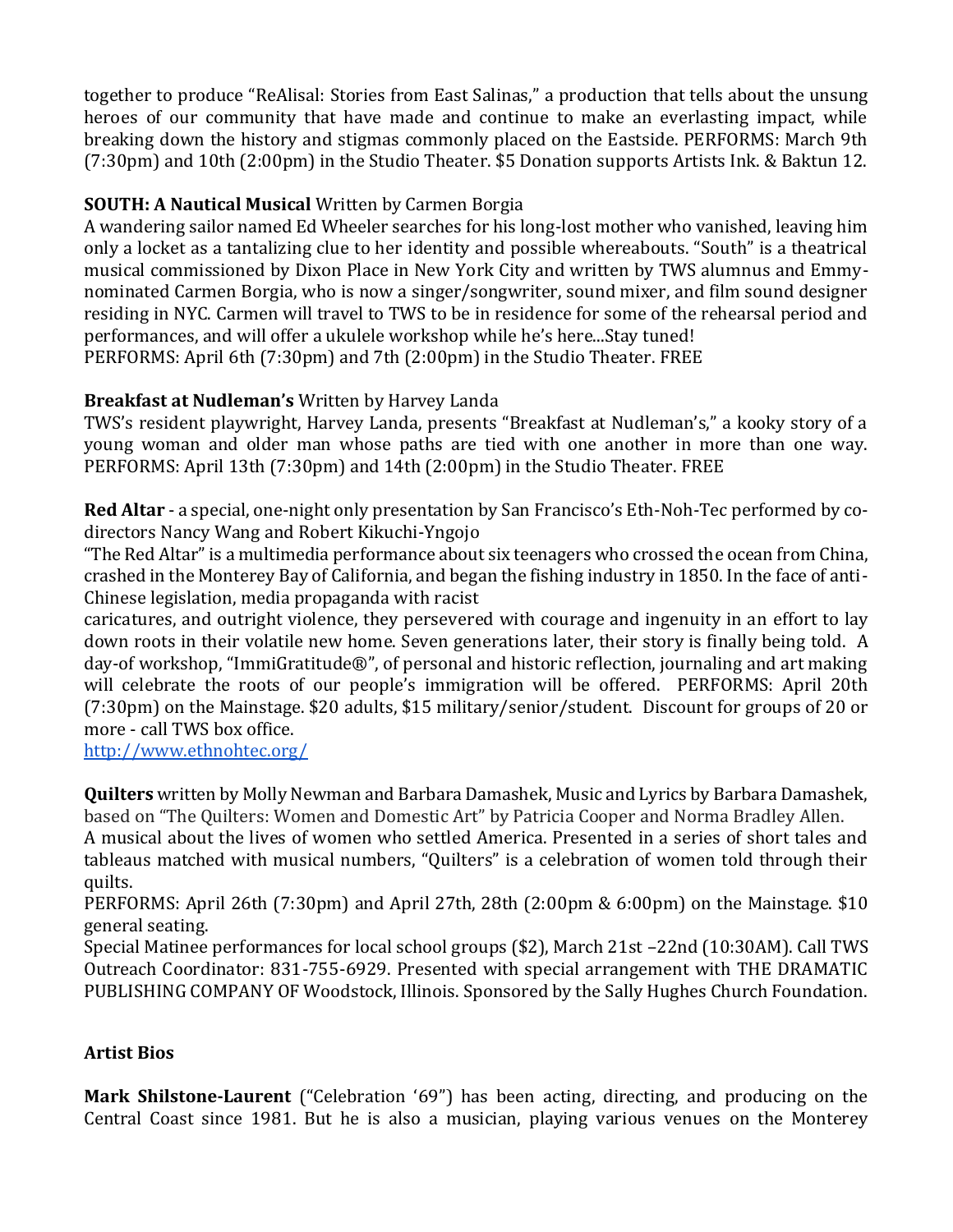Peninsula. He has opened for artists such as John Sebastian of The Lovin' Spoonful and Roger McGuinn of The Byrds. The heart of his musical sets feature the songs of the "Celebration '69" era - Beatles, Joni Mitchell, Paul Simon, Moody Blues and the like. "Celebration '69" affords Mark the opportunity to combine both of his loves - acting and singing. The performance also includes the talents of Dustin Carroll (lead guitar), Justin Noseworthy (rhythm guitar and vocals), Jeff Covell (bass guitar and vocals), and Rod Wilson (percussion).

**Members of TWS' LegacyPlayers** include Harvey Landa, Philip Pearce, Michael Robbins, Susan Keenan, Pat Horsley, Linda Hancock, Mary Clever deSilva, Lynn Pearlman, Fred Herro, Kit Armstrong, Terry Kingsley-Smith, and Rita Carratello.

**Luis Xago Juárez** ("ReAlisal: Stories from East Salinas") is the Artistic Director and Co-Founder of East Salinas cultural production company Baktun12, writer and producer of the *ReAlisal* series, *Mi Abuelito Fue Bracero*, *IYA The Esselen Remember, A XMAS Carol ¡Y Qué!* as well as a collection of agitprop spoken word *actos.* Committed to serving stories by way of *teatro with* performances that reflect the experiences of working class communities from the past and present, laced with lessons to paint with tomorrow!

**Carmen Borgia** ("South: A Nautical Musical") is a singer, songwriter, sound mixer, and film sound designer residing in New York City. Recent recordings are "North" and "The Red Circle Line" released by Arctos Records. In 2009 his theatrical musical, "South", was commissioned by Dixon Place in New York City. Recent film scores include "The Bentfootes," directed by Kriota Willberg and "Louise Bourgeois: The Spider, the Mistress, and the Tangerine". He has composed music for numerous theatrical productions at The Western Stage in Salinas, California, including the 1989 production of "East of Eden." In 1999 he was employed as a film sound designer and mixer at DuArt Film and Video in New York. In 2001 he became the Head of Audio Services there and in 2009 was named Vice President of Audio Production. He currently supervises audio production for the North American English Language dubbing of Pokémon. In 2005 he mixed U-Carmen eKhayelitsha, which won the Golden Bear award at the Berlin International Film Festival. He is a contributing editor to The Digital Filmmaker Website where he has written articles relating to the craft of film sound.

**Harvey Landa** ("Breakfast at Nudleman's") is a playwright, director, and instructor at The Western Stage and a member of the Central Coast Writers Club, and The Fifth Age Playwrights, a senior writer's group. He has directed plays at the Court Theatre in Chicago, Illinois; The Front Street Theater in Memphis, Tennessee; and the California Actor's Theatre in Los Gatos, California. Harvey's plays have been presented at Theatre Forty in Los Angeles, the Carl Cherry Theater in Carmel, and The Western Stage in Salinas, California.

###

#### **ABOUT THE WESTERN STAGE**

Founded in 1974, The Western Stage (TWS) has evolved over the last four decades into one of the most respected community-based theaters on California's Central Coast. TWS is committed to enriching the culture of its community by bringing together professional artists, theatre students, and community members to produce a dynamic season of plays that enhances the lives of both the artist and audience; developing new works that speak to the history and culture of the Salinas Valley; and provide educational opportunities that allow students of all skill levels to explore and develop their unique talents. [www.westernstage.com](file://///FolderRedirect.hcad.domain/Redirect/0003499/Desktop/Docs%20under%20review/www.westernstage.com)

#### **HARTNELL COMMUNITY COLLEGE DISTRICT – ESTABLISHED IN 1920**